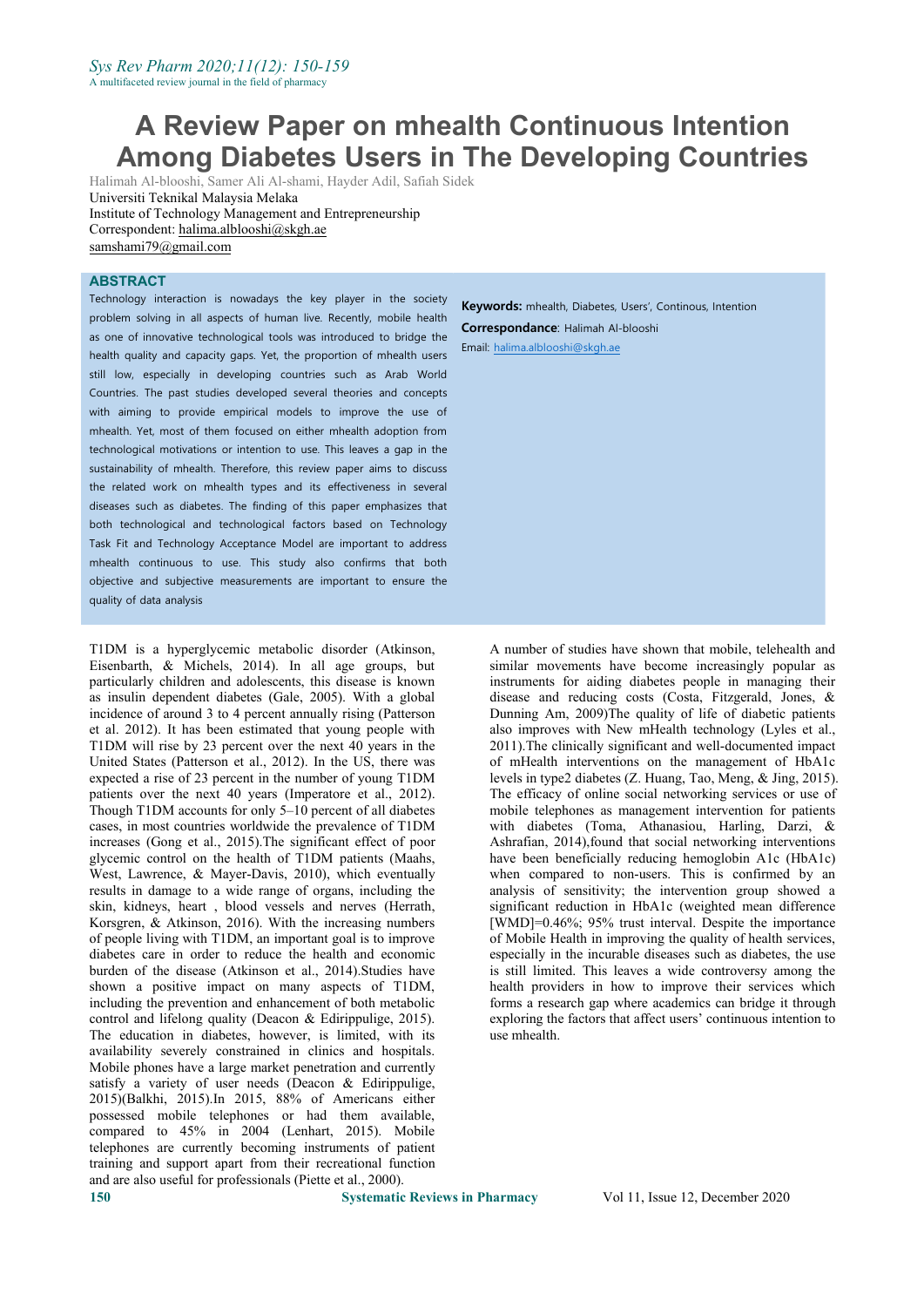## A Review Paper on Mhealth Continuous Intention Among Diabetes Users in The Developing

#### Countries

#### **Mobile Health Continuous Intention to Use**

The strength of the user's readiness to use the data system again can be used as an independent variable. Some scholars interpret the continuing use of purpose as conduct after the first use. (Guo, Chen, Zhang, Ju, & Wang, 2020). More essential than the initial acceptation is the plan to use continuously (Al-Emran, Arpaci, & Salloum, 2020; Lee, Sung, & Jeon, 2019).The ongoing usage theory explores the mechanism of knowledge use by analyzing, consolidating and feed backing the process of interaction between users and goods, information and services. After the desire to use this platform is created by customers, the participation of users is essential for the knowledge-sharing process.

Technology theories of acceptance shed light on the dynamics that predict the early acceptance of technological applications. Conversely, the continuous theories or information technology (IT) are associated with the users' behavior to discontinue continue the use of technologies that have been used and experienced. Despite the similarity between IT acceptance and continuance in theoretical method, the contradictory between them is the continuance use whereby the first time of using mhealth was considered. Throughout the literature of information technology, Models of adoption and concept of use of emerging innovations, including driving factors suggested by TMA, innovation philosophy of diffusion, the UTAUT and the TPB, are more than just a matter of continuous application of the technology (Bhattacherjee & Lin, 2015; Wu & Chen, 2017). Thus, a wide body of the literature paid a considerable attention on

the technology intention to use, which was developed through examining several theories include Technology Acceptance Model (TAM), Information System Continuance Model (ISCM), Task-fitting technology, Unified theory of acceptation and use of technology (UTAUT) and IS Model of performance, Expected behavior theory, Theory of rational action (TRA) (Nabavi, Taghavi-Fard, Hanafizadeh, & Taghva, 2016).

#### **Technology Acceptance Model (TAM)**

Model TAM was created in order to illustrate the driving factors of technical usage (Davis, 1986)

The TAM was created. The fundamental principle of (TAM) is that technology 's approach to particular technologies, which simultaneously and together affect its behavioral purpose as shown in Fig. 1, is affected by perceived easy-to use and perceive usefulness. The importance of TAM is its use in forecasting the use of IS in the initial stage (Liao, Palvia, & Chen, 2009; Zheng, 2020), which helps in predicting the problems in the technology design before using the technology by large amount of users (Morris & Dillon, 1997). There are core constructs whereby the TAM can be defined as shown in Table 1. TAM has been revised (Davis, Bagozzi, & Warshaw, 1989) The relationship between technology perceived usefulness and purpose to use was not fully mediated by removing the attitude of users from the original model ( Figure 1.).

**Figure 2.** TAM (Davis, Bagozzi & Warshaw, 1989).

Table 1. Definitions of TAM variables

| Construct            | <b>Definition</b>                                                                          |  |  |  |
|----------------------|--------------------------------------------------------------------------------------------|--|--|--|
| Perceived usefulness | The perceived value of the technology is understood in the user's view as improving the    |  |  |  |
|                      | performance of this technology (Davis, Bagozzi & Warshaw, 1989).                           |  |  |  |
| Perceived ease       | "The perceived ease of use is to be described as the degree to which users believe that    |  |  |  |
| of use               | technology can be used smoothly without any great effort (Davis, Bagozzi & Warshaw, 1989). |  |  |  |
|                      |                                                                                            |  |  |  |



**Figure 2.** Revised TAM (Davis, Bagozzi & Warshaw, 1989).

TAM was widely use in predicting technology continuance intention to use and it was considered as the second used theory (Nabavi et al., 2016). Even though, TAM has widely use in the literature, it was not immune of several limitations. First, the results of this theory may suffer of generalization (J. S. Lee, Cho, Gay, Davidson, & Ingraffea, 2003) since the data was validated from university students (Davis, Bagozzi & Warshaw, 1989). Second, the variance in behavioral intention

**Figure 2.** IS continuance expectation-confirmation model (Bhattacherjee, 2001b).

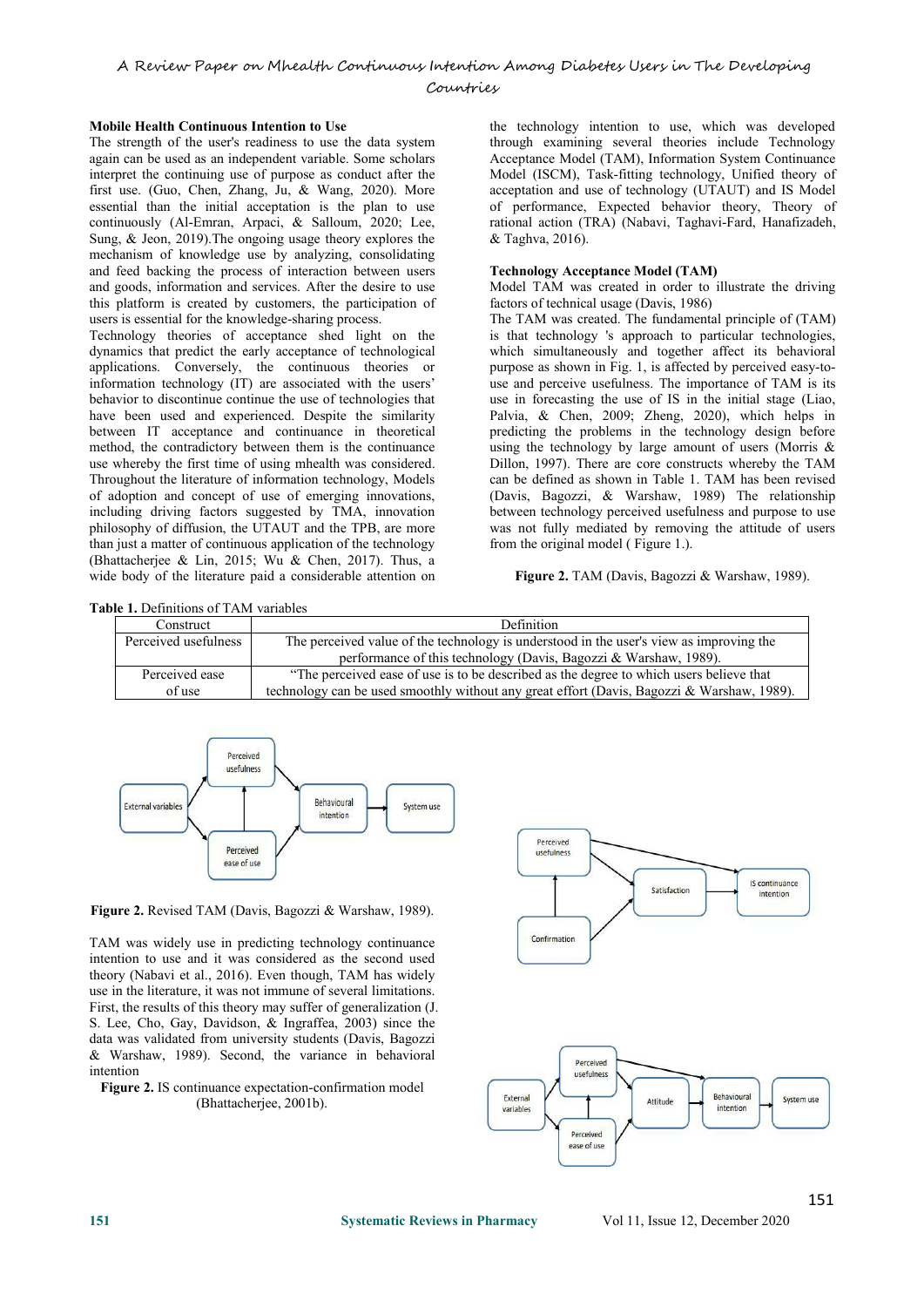was explained by only 40% (Davis, Bagozzi & Warshaw, 1989), which is considered partial explanatory influence (Al- Aulamie, 2013; Sun & Zhang, 2006).

#### **Information System Continuance Model (ISCM).**

Information System Continuance Model (ISCM) was introduced by Bhattacherjee (2001) with aiming to explain the continuous usage of information technology instead of information technology implementation. ISCM integrates some of TAM dynamics, particularly the factors that influence customers' behavior to market or consume any product, which can be seen in Expectancy Confirmation Model (ECM). According to the ECM, customers' **Table 2.** Definitions of ISCM variables

preferences towards particular product or service and the way of validation these preferences has potential influence on customers' decision to make action and buy. Similarly, to IT applications and programmers whereby the valid assumptions of customers about the technology will There are three key divers of ISCM that influence technology. technology. There are three key divers of ISCM that influence technology continuous use intention, which include perceived usefulness, confirmation of anticipation and the satisfaction of the users, whereby the confirmation of anticipations influence users' satisfaction through perceived and concurrently influence users' continuous intention as shown in Figure 2.

| Construct                                                                                                                | Definition                                                                                       |  |  |  |
|--------------------------------------------------------------------------------------------------------------------------|--------------------------------------------------------------------------------------------------|--|--|--|
| IS continuance<br>Users' intention to use technology continuously" (Bhattacherjee, 2001b)                                |                                                                                                  |  |  |  |
| "Users' testing technology reflects their feelings towards that technology" (Bhattacherjee, 2001 p.359).<br>Satisfaction |                                                                                                  |  |  |  |
| Perceived Usefulness<br>"users' understanding about the benefit of the used technology" (Bhattacherjee, 2001 p.359).     |                                                                                                  |  |  |  |
| Confirmation                                                                                                             | "Users' consciousness of the match between expectation of technology use and its actual outcome" |  |  |  |
| (Bhattacheriee, 2001 p.35)                                                                                               |                                                                                                  |  |  |  |

ISCM offers a phenomenal starting base for the continuation of the IT inquire about. However, in order to recognize the p urpose to proceed in new innovation environments, ISCM sh ould be expanded by adding new variables reflecting the exc eptional properties of the current invention, in order to impro ve its core and prescient ability (Bhattacherjee, Perols, & Sanford, 2008; Lin, Featherman, & Sarker, 2017).

## **Theory of Reasoned Action (TRA)**

Theory of reason action was built up in social psychology (Fishbein & Ajzen, 1975). The underlying logic of this theory is lied on person's intention to act and behave with a definite aim in attention is the direct determining factor of subjective norm that behavior. The essential constructs of TRA are the social

objective, the emphasis and theoretical norm (Figure 3). While this theory was primarily formulated for research in social psychology studies, various research in IS was connected to the aim to employ new technology in action. Table 3 demonstrates the importance of TRA dynamics.





#### **Table 3.** Definitions of TRA dynamics

| Construct            | <b>Definition</b>                                                                             |
|----------------------|-----------------------------------------------------------------------------------------------|
| Behavioral intention | Refers to the individuals reaction towards particular behavior (Ajzen, 1991).                 |
| Attitude towards the | "The degree of judgement to which an individual has a unfavorable or favorable assessment     |
| hehavior             | or evaluation of the behavior in inquiry" (Aizen, 1991).                                      |
| Subjective norm      | "social pressure perceived by individuals to perform or not a target behavior" (Ajzen, 1991). |

For instance, one of the weaknesses is referred to as a "correspondence" (Ajzen, 1985), which proposes the possibility of predicting personal actions by TRA if attitude and purpose are linked to achievement, environment, goals, and time (Entner & Wright, 2012; Sheppard, Hartwick, & Warshaw, 1988).In addition, an additional vulnerability is clearly suitable for predicting potentially controlled actions (Yousafzai, Foxall, & Pallister, 2010). This is because of hypothesizing TRA where the practices are directly estimated by intention lacking of bearing in mind the restraints, for instance, time, money and so that people cannot be comfortably treated. In This theory does not replicate different kinds of accomplishments in this way, for instance, routine actions, irrational selections, or conduct that isn't deliberately deliberated (Samaradiwakara & Gunawardena, 2014). Additionally, TRA is a simple model because it does not take into account beliefs that approximate an assumed behavior. (Samaradiwakara & Gunawardena, 2014) Too claim that attitudes and norms are difficult to be disturbed (attitudes can be turned into expectations and vice versa).

#### **Information System (IS) Success Theory**

Service quality was recognized as one of the main determinants of information system use and customer satisfaction due to the changing technological trends. (DeLone & McLean, 1992) developed the IS model that has been adopted by many IS researchers in recent years to test the performance of IS in a variety of fields.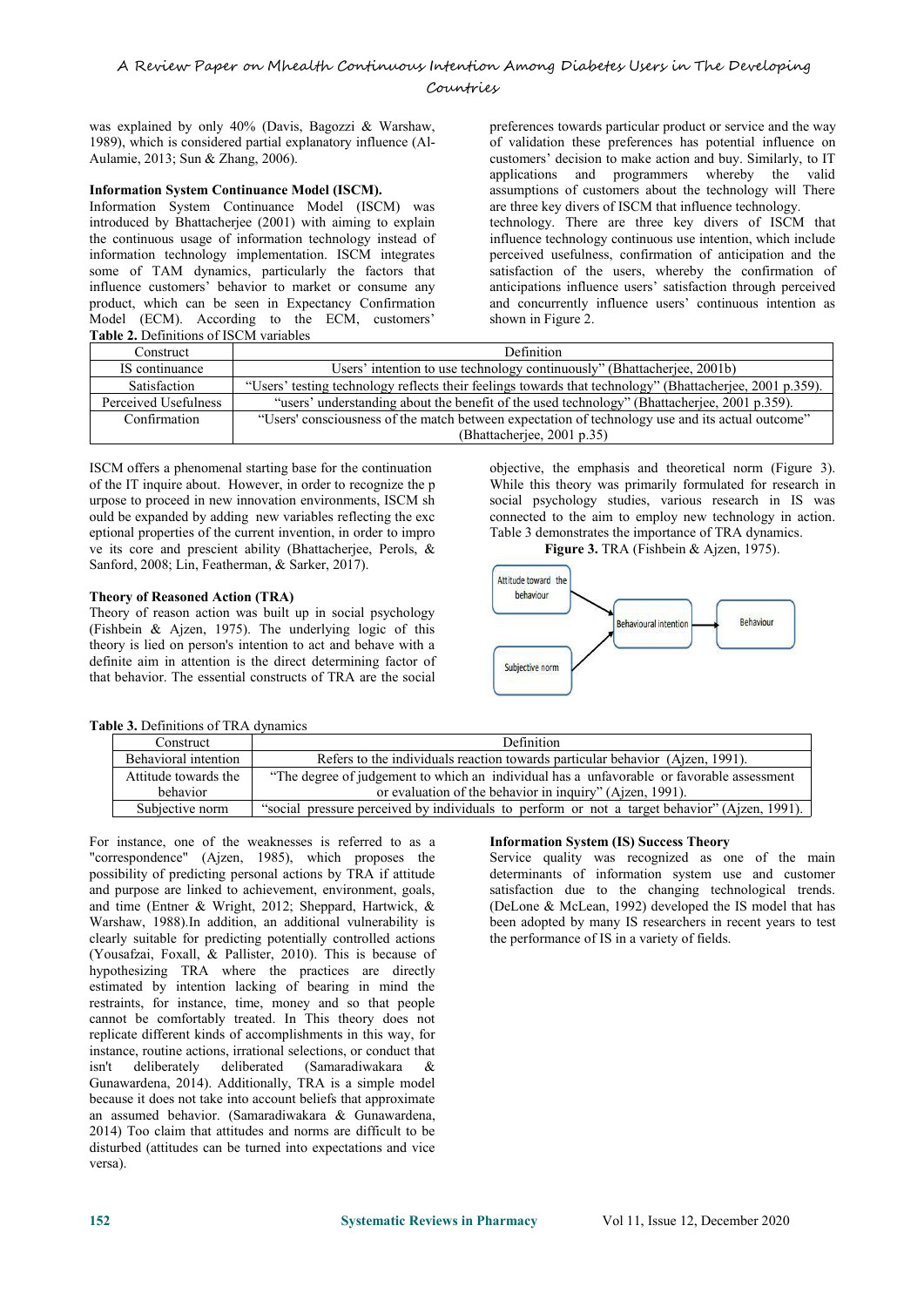## A Review Paper on Mhealth Continuous Intention Among Diabetes Users in The Developing Countries

(Chatterjee, Chakraborty, Sarker, Sarker, & Lau, 2009)(D'Ambra, Wilson, & Akter, 2013). Examining the perception of IS success, (DeLone & McLean, 1992), Established a popular information model for information systems management. "System quality" measures technological performance; "knowledge quality" measures semantic performance; and the model (IS Progress Modelsee below) measures good effectiveness (Delone & Mclean, 2004) as well as the "usage, user happiness, individual results," and the "organizations influence".

This model has however been criticized because some drawbacks tend to emerge from the 'stand-alone' focus on IT

quality and system quality, showing that the complete effect is decided on by only the system 's qualities itself, which cannot explain why the same IT system can be applied in another way and for various reasons have very different effects. In order to resolve such constraints (Delone; McLean, 2003),the original model has been revised by linking service quality to information quality, and integrating the individual and organizational impacts to become a unifying aspect and renaming the net profit as a net benefit referring to cumulative behavior of the final outcome of the use of the information system (Delone; McLean, 2003).



**Figure 4.** Adopted from (DeLone & McLean, 1992), (Delone; McLean, 2003)

#### **Servqual and e-s-qual model**

Despite several criticisms against the application of the model in certain contexts, the model SERVQUAL (Parasuraman, Valarie A., & Leonard L., 1988)is among the most frequently employed models for evaluating service quality characteristics in different fields (Saghier & Nathan, 2013) (E. Y. Huang, Lin, & Fan, 2015).Exploring the concept of quality of service (Parasuraman, Zeithaml, & Berry, 1985), indicates that the expectations of a consumer are diverging from actual service performance. In order to meet consumer expectations and to close that gap, they proposed quality service delivery and therefore the (1992) assumed SERVOUAL model was developed The SERVOUAL model. SERVOUAL model was developed The SERVOUAL model, developed by (Parasuraman et al., 1988).

It was initially established ten dimensions (10) of service quality. Three years later, these measurements have been revised and further narrowed to only five dimensions used to measure quality of service. The five main dimensions of SERVQUAL are: reliability (the ability to conduct promised service in a consistent and effective manner); protection (courtesy of staff, their expertise and the ability to inspire trust and trust).; responsiveness (ready to support customers and provide timely service). (Parasuraman, Berry, & Zeithaml, 1991)(Parasuraman & Berry, 2004).

The change in service delivery into technological growth led to the formation of an electronic quality scale (Parasuraman, Zeithaml, & Malhotra, 2005),abbreviated E-S-QUAL in order to assess the technical and offline aspect of service quality of websites and virtual shopping platforms for goods and services. E-S-QUAL contains four main elements: reliability (in terms of speed and ease of access to a website); compliance (in terms of the availability of ordained products and rapid feedback reactions); device compatibility and privacy (consumer data protection). Most researchers recognize and use the E-S-QUAL model to calculate the efficiency of the websites platform (Marimon, Vidgen, Barnes, & Cristóbal, 2010). Intensive criticism of the conceptual structure and the calculation process from different researchers has been made of the SERVQUAL and E-S-QUAL. In the field of health, (Dagger, Sweeney, & Johnson, 2007) The mixed results generated in recent years by the SERVQUAL scale have been highlighted which

render the model multidimensional.(Dagger et al., 2007),cited studies of (Headley & Miller, 1993), Identify certain SERVQUAL scale measurements.(Lytle & Mokwa, 1992), Seven measurements found in an emergency room and in a health clinic for fertility, whereas (Headley & Miller, 1993), Six dimensions were established in the primary care model where only the expectation and performance difference is assessed. Lu et al. (2009) and Huang et al. (2015) claim that SERVQUAL and E-S-QUAL are good methods for assessing mobile service quality due to the special mobile service characteristic. Babakus & Boller (1992) assume that customer experience tests provide more than customer perceptions of servicemeasurements.

#### **Rondos Service Quality Model**

In order to calculate the perceived quality of service, quality using quality metrics has been first introduced (Gronroos, 1984).Technological efficiency, accessibility and corporate image are key components of the model. Technological quality can be characterized as the quality of what the customer actually receives because of the relationship between the supplier and the consumer; functional quality refers to how the consumers obtain the technical results or the way services are supplied to the consumer. (Gronroos, 1984) stressed the use of standards as a reference norm for assessing service efficiency.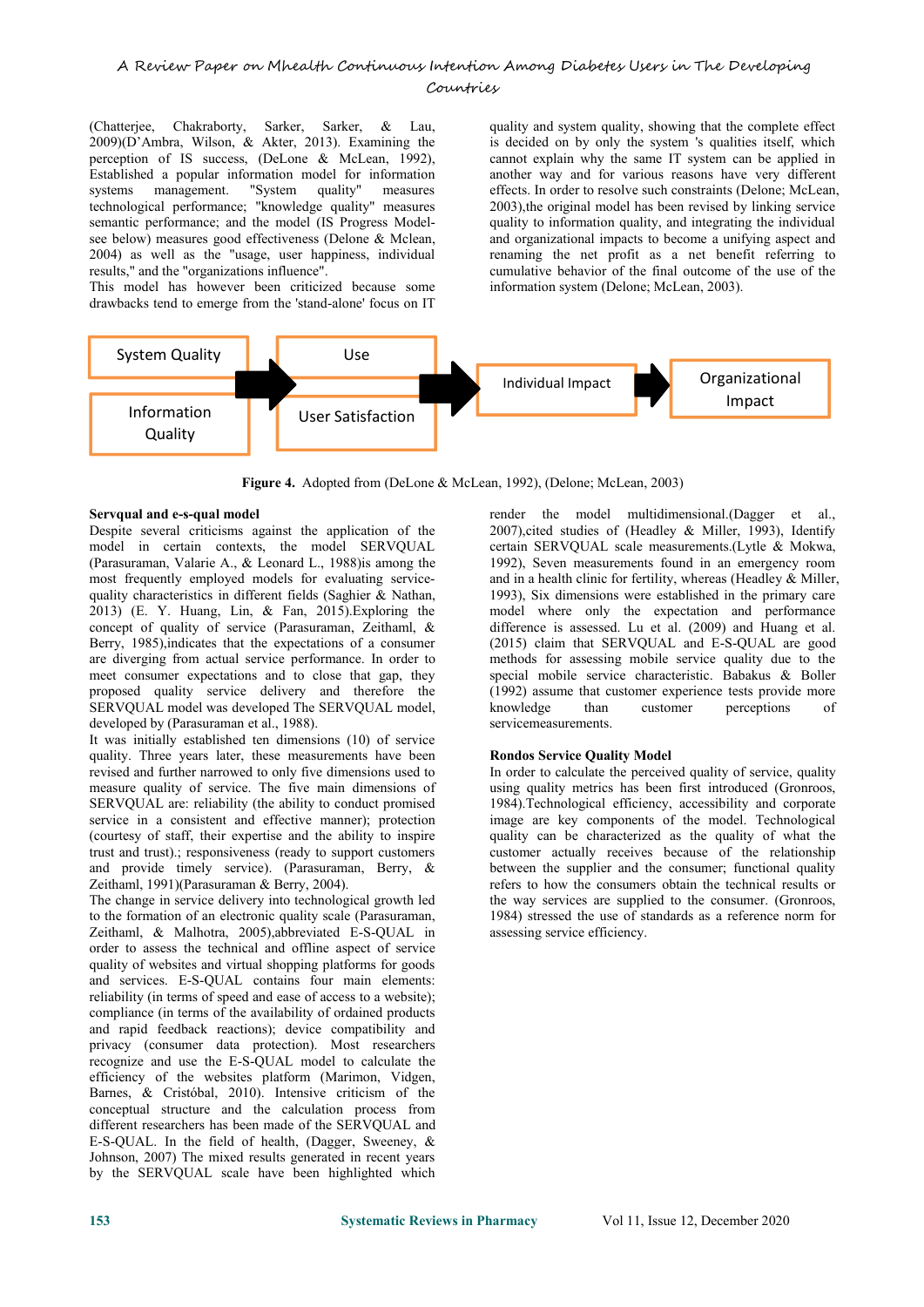A Review Paper on Mhealth Continuous Intention Among Diabetes Users in The Developing

Countries

#### **Donabedian's Service Quality Model**

(Mittermayer, Huić, & Mestrović, 2010), A quality service model for healthcare was originally created. Two main elements have been identified, namely technological quality and interpersonal quality. The use of medical science and innovations in healthcare is scientific quality, while the relationship between the healthcare provider and its customers is the measure of interpersonal quality. After its inception (Mittermayer et al., 2010),other health scientists (Shahriar Akter, D'Ambra, & Ray, 2013) have been extended to include a more professional and interpersonal consistency dimension (Dagger et al., 2007). (Zineldin, 2006), It has identified five attributes for quality of service, namely the quality of objects, the processes, the infrastructure, interaction and the atmosphere and (Dagger et al., 2007). Their quality is interpersonal, technical, environmental and administrative. The relationship between users and service providers is reflected in interpersonal work. The result of the service process is technical quality. The atmosphere and tangible are examined by environmental quality, while the administrative quality takes account of the production of the core service behavior. (Akter & Ray, 2018), Recognized the advantages of while adding value to the usage of a service.

#### **Conceptualization of mHealth Technology Service Quality**

Most studies on perceived service quality characteristics in the healthcare sector focus on generic quality model services (Meigounpoory, Danehzan, & Student, 2014; Sharma & Sharma, 2019) . However, some researchers strongly argued that a clear distinction should be drawn between quality of the mHealth service and other current quality of the service because of mHealth technology's unique features such as virtual consultation, ubiquity, accessibility, personalized nature, urgency, interactivity and mobility (Kim, Kim, Lee, & Kim, 2019; Motamarri, Akter, Ray, & Tseng, 2014). Similarly, (E. Y. Huang et al., 2015) It also demanded a clear distinction to be made between the quality of service attributes of mobile and wired applications, such as computers, because of the unique features that each of them has. Mobile implementation of health technology could still be argued in infancy (Shahriar Akter, D'Ambra, Ray, & Hani, 2013; Shahriar Akter, Wamba, & D'Ambra, 2019; Deng, Mo, & Liu, 2014). Early scientific writings of mHealth technology's service quality did not use a valid level to directly measure key quality attributes of mHealth services. (Shahriar Akter, D'Ambra, Ray, et al., 2013; D'Ambra et al., 2013). (Meigounpoory et al., 2014), He shares a similar view with (Shahriar Akter et al., 2019) and stressed that mHealth services quality empirical research has not yet been satisfactory.

Similarly, (Y. Lu, Zhang, & Wang, 2009), It has been shown that no current scales tests service quality explicitly in m commerce in general, because researchers are often tempted to use the conventional marketing and management quality scale of service. Mobile technology studies have shown that a generic model could not be sufficient to measure mobile technical outputs effectively and that some researchers have therefore called for generic model integration.

Multi-dimensional and hierarchical level of service (Shahriar Akter, D'Ambra, Ray, et al., 2013; Brady & Cronin, 2001). (Fassnacht & Koese, 2006) This level of service must be considered as a system of higher order that includes different sub-dimensions. In addition to quotations from the health literature, mHealth has recently developed a method to assess and forecast the quality of services for the growth of the economy by using marketing models, information systems and health management as a guiding model. Three key factors

have been found to have a significant effect on the quality of mHealth services contributing to continued satisfaction. It is device consistency, consistency of interaction and quality of knowledge. The following section explores these special attributes further

#### **Theory (IS Success Model)**

Two stakeholder classes are workers and customers of IS facilities. The IS Adoption Theories and Models predominate on the adoption and usage of research; examples include the use by the (Mardiana, Tjakraatmadja, & Aprianingsih, 2015) of Unified Technology Acceptance and Use (UTAUT) Models and Role Fit (TTF) Models (H. Wang, Tao, Yu, & Qu, 2020) and the theories on innovation diffusion (Lu & Gustafson, 1994). The following are some examples In addition, mobile systems adoption through IS success (Petter & McLean, 2009), which was fragment and focused on preadoption stage using TAM or UTAUT models (Motiwalla, Albashrawi, & Kartal, 2019). In the post-adoption level, several research on mobile adoption centered on customer continuous use and customer engagement to realize the full value of IT investments and mobile health survival performance. Studies by (Motiwalla et al., 2019), measured the use mobile bank and stated that objective measures are more reliable in capturing the usage compared to subjective measures. However, a little of studies used objective measures for system usage, which may because of the difficulties that are associated with accessing to needed data

(Motiwalla et al., 2019), states that IS success model provides strong validation for the success of mobile systems. Many empirical studies in the literature confirm that quality service system through quality system, which includes technical success, quality of information, which includes semantic success and quality of interaction, which measures customers services are all positively associated with users' satisfaction to use the system and get benefits (Delone; McLean, 2003; Petter, Delone, & McLean, 2013). For example, (Shahriar Akter etal., 2019; Oppong et al., 2018), use IS success model to examine the relationship between quality service system of mobile health and users' satisfaction and continuous intention to use. Ironically, these studies paid attention to the subjective measurements with heterogeneous sample, which may affect structural and measurements model validity due to bias finding. Thus, to overcome this problem, this study used both subjective and objective measurements approach. (Delone; McLean, 2003) suggested that "use must precede user satisfaction". This makes IS success model more appropriate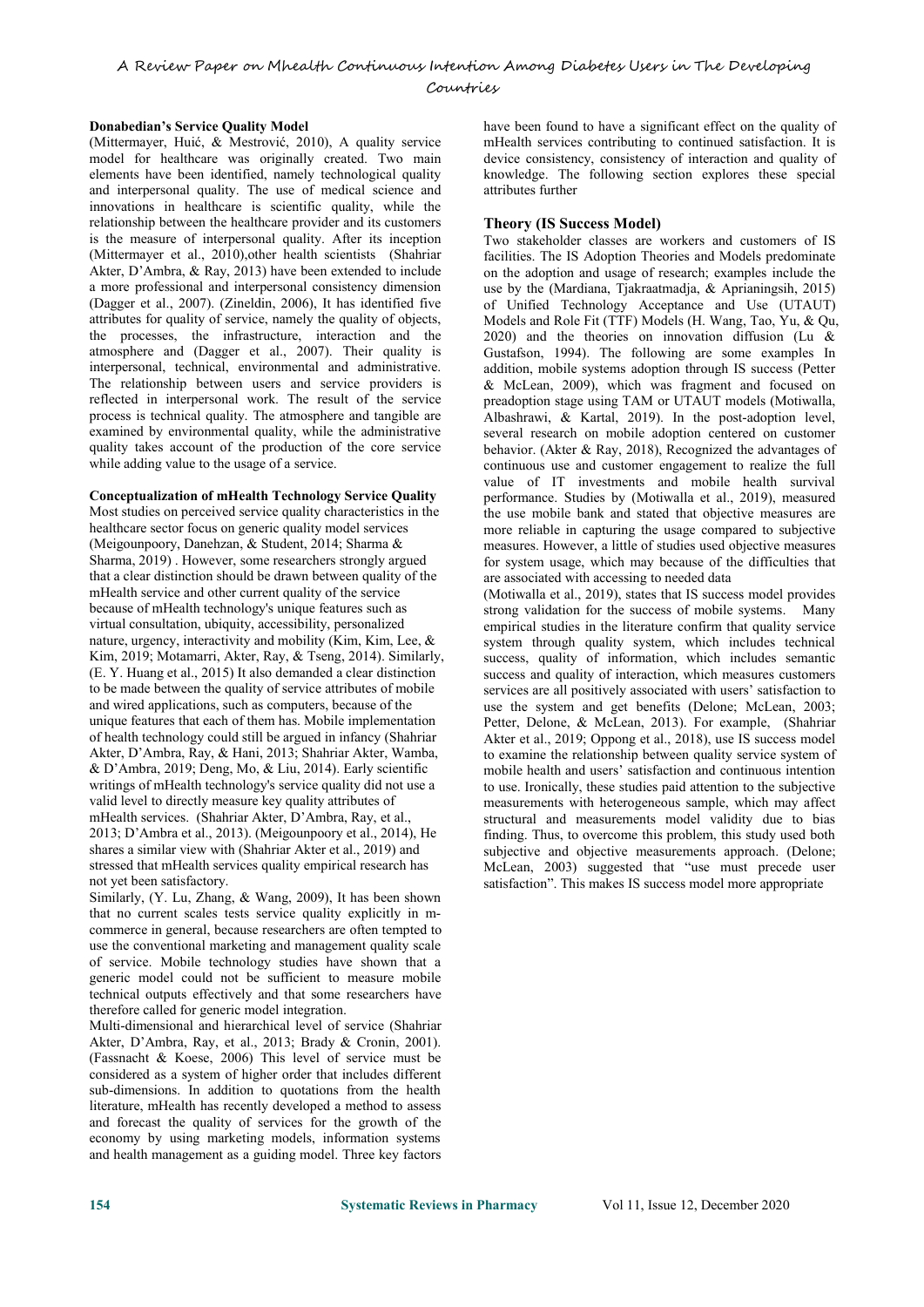## Countries

### **Table 5.** technology user' satisfaction and continuous intention to use

| <b>Authors</b>                                              | <b>Objective</b>                                                                                                                                                                                    | Methodology                                                                                                                                                                                                                                  | Finding                                                                                                                                                                                                                                                                                                                   | Limitation                                                                                                                          |
|-------------------------------------------------------------|-----------------------------------------------------------------------------------------------------------------------------------------------------------------------------------------------------|----------------------------------------------------------------------------------------------------------------------------------------------------------------------------------------------------------------------------------------------|---------------------------------------------------------------------------------------------------------------------------------------------------------------------------------------------------------------------------------------------------------------------------------------------------------------------------|-------------------------------------------------------------------------------------------------------------------------------------|
| (Li &<br>Shang,<br>2020)                                    | examine the association between<br>government website service<br>quality and perceived value<br>towards intention to use                                                                            | A survey gathered from 1650<br>citizen who live in four<br>intensive cities in China                                                                                                                                                         | The result of smartpls shows that e. governments<br>service which, include (system quality, reliability,<br>security, accessibility, information quality, service<br>capability, interactivity, and responsiveness) has<br>positive significant relationship with continuous use<br>e-government and citizen satisfaction | Explore new item<br>Test new its                                                                                                    |
| (E. S. T.<br>Wang &<br>Lin, 2017)                           | Evaluating the effect of customer<br>quality perception (information<br>quality, system quality, and<br>service<br>Quality) on their trust and<br>intention to use location-based<br>services (LBS) | Survey of 1399 customers in<br>Taiwan was used and<br>analysed by structure<br>equation model                                                                                                                                                | Information quality, system quality, and service<br>quality were positively associated with customers'<br>trust and continuous usage intention LBS                                                                                                                                                                        | Use experimental<br>Introduce privacy<br>Use this model from different<br>perspective Apply in other<br>countries                   |
| (Martins et<br>al., 2019)                                   | Examines the effective factors for<br>the use of education management<br>information system in high<br>education                                                                                    | A survey of 403 respondents<br>were gathered from three<br>Portuguese universities and<br>analysed by partial least<br>squares                                                                                                               | Based on Information System theory, the finding<br>shows that information quality (IQ) and service<br>quality (SQ) can act as possible triggers to the<br>arising of net benefits associated with using<br>education management information systems.                                                                      | Extend the studies to another<br>national and international<br>institutions with considering<br>other control such as<br>experience |
| (Sharma &<br>Sharma,<br>2019)                               | Examining the role of trust and<br>quality dimensions in the actual<br>usage of mobile banking services:                                                                                            | An online survey conducted<br>with 227 Omani residents<br>and analysed by Structure<br><b>Equation Model</b>                                                                                                                                 | Service quality, information quality and trust are<br>positively associated with m-banking use mediated<br>by customers' satisfaction                                                                                                                                                                                     | Data was limited to academic<br>users rather than all<br>Moderate effect of<br>demographic characteristics                          |
| (Vaghefi &<br>Tulu, 2019)                                   | To understand continued use of<br>mHealth apps and individuals'<br>decisions related to this behavior.                                                                                              | Qualitative longitudinal study<br>on continued use of mHealth<br>apps and interview gathered<br>from 17 participants                                                                                                                         | Two dimensions were recognized to influence<br>continued use decisions of users of mHealth apps:<br>users' assessment of mHealth app and its<br>capabilities (user experience) and their persistence<br>at their health goals (intent).                                                                                   | The collected information<br>was self-reported<br>focused on a limited range of<br>mHealth apps (ie, health and<br>wellness         |
| (Aparicio,<br>Oliveira,<br>Bacao, &<br>Painho,<br>2019)     | Determine the key drivers of<br>massive open online course<br>(MOOC) success                                                                                                                        | Online survey was gathered<br>from 310 students from<br>various countries                                                                                                                                                                    | Information quality influences user satisfaction,<br>rather than system quality, service quality, use, and<br>gamification<br>the relationship between information quality, system<br>quality, service quality, and MOOC use are not<br>confirmed                                                                         | Longitudinal data<br>Evaluating users' behavior                                                                                     |
| (Kim et al.,<br>2019)                                       | identified the critical quality<br>dimensions for continuance<br>intention of mHealth services                                                                                                      | A survey response from 191<br>mHealth service users of<br>Korean college students.                                                                                                                                                           | Engagement, content quality, and reliability had<br>significant effects on continuance intention, while<br>privacy and usability were insignificant. In addition,<br>relative effects of the quality dimensions on<br>continuance intention were not proportional to those<br>on satisfaction                             | Generalization data to<br>another context                                                                                           |
| $\overline{\text{(Shahriar)}}$<br>Akter et al.,<br>2019)    | Proposing quality model for<br>service systems using<br>sociomaterialism                                                                                                                            | Survey was gathered from<br>507 of rural Bangladesh and<br>smartpls was used for<br>analyzing                                                                                                                                                | Service system quality has a positive association<br>with service system value which affect users'<br>satisfaction and continuous use. The study advances<br>theory and practice in service systems quality<br>research by focusing on individual, economic and<br>social outcomes.                                       | Generalizing limitation since<br>the finding from single<br>country                                                                 |
| (Escobar-<br>Rodríguez<br>& Carvajal-<br>Trujillo,<br>2014) | Examine determinants of online<br>purchasing flights from low-cost<br>carrier websites.                                                                                                             | A survey distributed to 1096<br>Spanish consumers of LCC<br>flights                                                                                                                                                                          | The finding shows that UTAUT determinants<br>towards online purchasing behavior. The findings<br>also indicate that the main antecedents of trust, in<br>order of relevance, are: information quality,<br>perceived security and privacy protection                                                                       | Longitudinal data                                                                                                                   |
| (Dalhan $&$<br>Akkoyunlu,<br>2016)                          | Examine the effective factors<br>towards customers' satisfaction<br>and intention to use e-learning                                                                                                 | Data from 467 public<br>university students who had<br>used an online learning<br>environment for the first time<br>from Information Systems<br>Success Model and<br><b>Information Systems</b><br><b>Expectation Confirmation</b><br>Model. | The usage of online learning explained by<br>information quality, system quality and service<br>quality variables. In addition, satisfaction is<br>influenced by information quality, system quality,<br>service quality, confirmation, utilitarian value,<br>outcome expectations and perceived value                    | Focused on continuous<br>intention with more expert<br>students rather than intention                                               |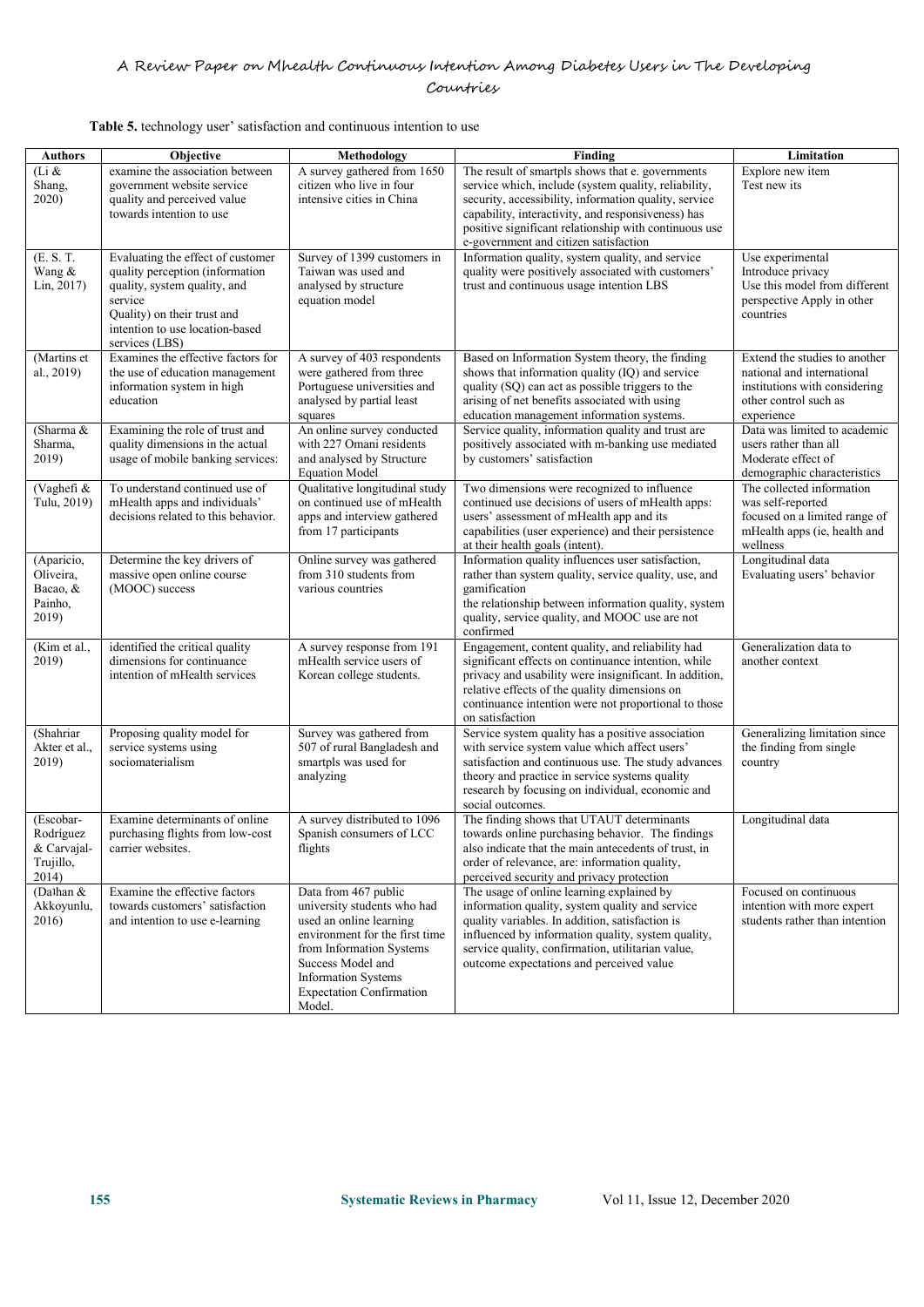through introducing users' satisfaction and continuous intention to use as dependent variable

#### **LIMITATION AND FUTURE RESEARCH**

Mobile health is the promise technology for solving society issue of improving health quality and outreach. Yet, the use of mobile health still hummable and in the lowest rate. Recently attracted both users and providers intention, especially during Covid19, where the mobility of the patients is restricted by both hospital capacity and safety concern. The literature owes this issue to the customers' behaviour to continue use (2014). mhealth. Thus, many studies attempted to address this issue and bridge this gap through providing a model that influence users behaviour towards mobile health. Yet, most of them paid attention to how to attract users' intention to use or how to encourage health providers to adopt mhealth, rather than providing a clear understanding in how to encourage and motivate users to continue use mobile health. Even though, many studies recognized this gap, their studies used subjective measurements, such as the factos that influence users' behaviour either by using TAM, UTAUT or other theories, but without showing a clear distinctive between these measurements, which affect the overall results. For example, Model. the use of mobile health can be affected by the type of disease or the age of the users or even their experience and other demographic factors. Therefore, the future research should address these issues through exploring the factors that influence users' continuous intention with taking into consideration the use of both subjective and objective factors through mixed methods or long attitudinal research.

#### **ACKNOWLEDGEMENT:**

This paper is supported by Universiti Teknikal Malaysia Melaka, CTeD Research Group

#### **REFERENCES**

- 1. Ajzen, I. (1985). From Intentions to Actions: A Theory of Planned Behavior. In Action Control (pp. 11-39). https://doi.org/10.1007/978-3-642-69746-3\_2
- 2. Ajzen, I. (1991). The theory of planned behavior. mobile<br>Organizational Behavior and Human Docision Processes. Support Organizational Behavior and Human Decision Processes, 50(2), 179–211. https://doi.org/10.1016/0749-50(2), 179–211. https://doi.org/10.1016/0749- 5978(91)90020-T
- 3. Akter, S., & Ray, P. (2018). mHealth an Ultimate Platform to Serve the Unserved. Yearbook of Medical Informatics. https://doi.org/10.1055/s-0038-1638697
- 4. Akter, Shahriar, D'Ambra, J., & Ray, P. (2013). Development and validation of an instrument to measure user perceived service quality of mHealth. Information and Management, 50(4), 181-195. https://doi.org/10.1016/j.im.2013.03.001
- 5. Akter, Shahriar, D'Ambra, J., Ray, P., & Hani, U. (2013). Modelling the impact of mHealth service quality on satisfaction, continuance and quality of life. Behaviour and Information Technology, 32(12), 1225–1241. https://doi.org/10.1080/0144929X.2012.745606
- 6. Akter, Shahriar, Wamba, S. F., & D'Ambra, J. (2019). Enabling a transformative service system by modeling quality dynamics.International Journal of Production Economics. 207, 210–226. https://doi.org/10.1016/j.ijpe.2016.08.025
- 7. Al-Aulamie, A. (2013). Enhanced Technology Acceptance Model to Explain and Predict Learners' behavioural Intentions in Learning Management Systems.
- 8. Al-Emran, M., Arpaci, I., & Salloum, S. A. (2020).An empirical examination of continuous intention to use mlearning: An integrated model. Education and Information Technologies, 1–20. https://doi.org/10.1007/s10639-019- 10094-2
- 9. Aparicio, M., Oliveira, T., Bacao, F., & Painho, M. (2019). Gamification: A key determinant of massive open online course (MOOC) success. Information and Management, 56(1), 39–54. https://doi.org/10.1016/j.im.2018.06.003
- 10. Atkinson, M. A., Eisenbarth, G. S., & Michels, A. W. Type 1 diabetes. The Lancet. https://doi.org/10.1016/S0140-6736(13)60591-7
- 11. Balkhi, A. M. (2015). Telehealth interventions to reduce management complications in type 1 diabetes: A review. of Diabetes. https://doi.org/10.4239/wjd.v6.i3.371
- 12. Bhattacherjee, A. (2001a). Understanding Information Systems Continuance: An Expectation-Confirmation MIS Quarterly, 25(2), 351-370. https://doi.org/10.2307/3250921
- 13. Bhattacherjee, A. (2001b). Understanding Information Systems Continuance: An Expectation-Confirmation MIS Quarterly,  $25(3)$ ,  $351$ . https://doi.org/10.2307/3250921
- 14. Bhattacherjee, A., & Lin, C. P. (2015). A unified model of IT continuance: Three complementary perspectives and crossover effects. European Journal of Information Systems, Vol. 24, pp. 364–373. https://doi.org/10.1057/ejis.2013.36
- 15. Bhattacherjee, A., Perols, J., & Sanford, C. (2008). Information technology continuance: A theoretic extension and empirical test. Journal of Computer<br>Information Systems,  $49(1)$ ,  $17-26$ . Information Systems, https://doi.org/10.1080/08874417.2008.11645302
- 16. Brady, M. K., & Cronin, J. J. (2001). Some New Thoughts on Conceptualizing Perceived Service Quality: A Hierarchical Approach. Journal of Marketing. https://doi.org/10.1509/jmkg.65.3.34.18334
- 17. Chatterjee, S., Chakraborty, S., Sarker, S., Sarker, S., & Lau, F. Y. (2009). Examining the success factors for mobile work in healthcare: A deductive study. Decision Systems. https://doi.org/10.1016/j.dss.2008.11.003
- 18. Costa, B. M., Fitzgerald, K. J., Jones, K. M., & Dunning Am, T. (2009). Effectiveness of IT-based diabetes management interventions: A review of the literature. BMC Family Practice. https://doi.org/10.1186/1471-2296-10-72
- 19. D'Ambra, J., Wilson, C. S., & Akter, S. (2013). Application of the task-technology fit model to structure and evaluate the adoption of E-books by academics. Journal of the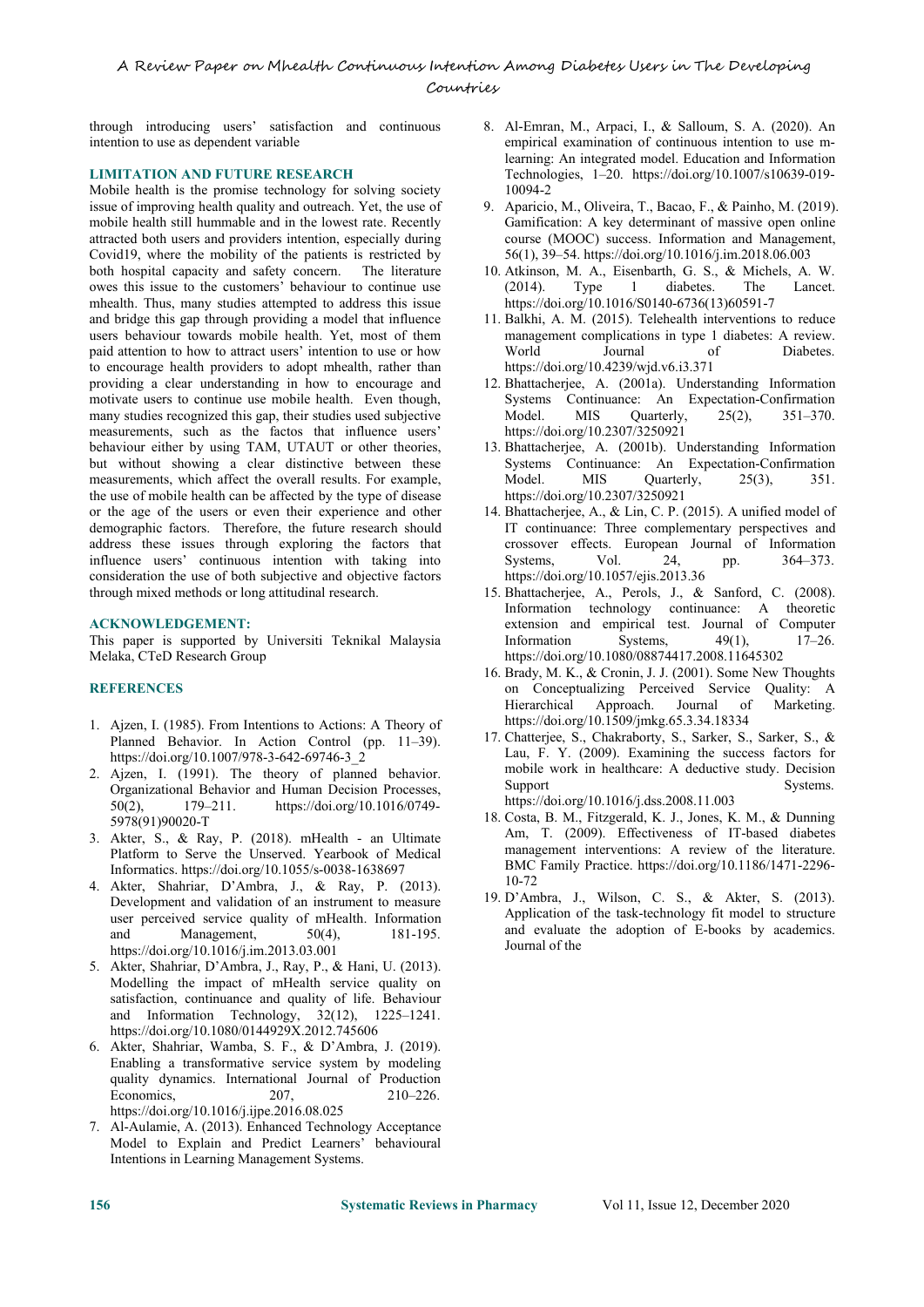## A Review Paper on Mhealth Continuous Intention Among Diabetes Users in The Developing Conuntries

- 20. American Society for Information Science and Technology,  $64(1)$ ,  $48-64$ . https://doi.org/10.1002/asi.22757
- 21. Dagger, T. S., Sweeney, J. C., & Johnson, L. W. (2007). A hierarchical model of health service quality: Scale development and investigation of an integrated model. Journal of Service Research, 10(2), 123-142. https://doi.org/10.1177/1094670507309594
- 22. Daʇhan, G., & Akkoyunlu, B. (2016). Modeling the continuance usage intention of online learning environments. Computers in Human Behavior, 60, 198– 211. https://doi.org/10.1016/j.chb.2016.02.066
- 23. Davis, F. D. (1986). A technology acceptance model for empirically testing new end-user information systems: theory and results. https://doi.org/oclc/56932490
- 24. Davis, F. D., Bagozzi, R. P., & Warshaw, P. R. (1989). User Acceptance of Computer Technology: A Comparison of Two Theoretical Models. Management Science, 35(8), 982–1003. https://doi.org/10.1287/mnsc.35.8.982
- 25. Deacon, A. J., & Edirippulige, S. (2015). Using mobile technology to motivate adolescents with type 1 diabetes mellitus: A systematic review of recent literature. Journal<br>of Telemedicine and Telecare. Telemedicine and Telecare. https://doi.org/10.1177/1357633X15605223
- 26. Delone; McLean. (2003). DeLone and McLean IS Success Ten Year Update. Journal of Management Information Systems, 19, 9–30.
- 27. DeLone, W. H., & McLean, E. R. (1992). Information systems success: The quest for the dependent variable. Information Systems Research, 3(1), 60–95. https://doi.org/10.1287/isre.3.1.60
- 28. Deng, Z., Mo, X., & Liu, S. (2014). Comparison of the middle-aged and older users' adoption of mobile health services in China. International Journal of Medical Informatics, 83(3), 210–224. https://doi.org/10.1016/j.ijmedinf.2013.12.002
- 29. Entner, B. R., & Wright, R. E. (2012). and Opportunities among Behavioral Intentions A Reinterpretation of Homeless Individuals : the Theory of Reasoned Action \*. Social Psychology,  $61(4)$ ,  $271-286$ . Sustainability https://doi.org/10.2307/2787030
- 30. Escobar-Rodríguez, T., & Carvajal-Trujillo, E. (2014). Online purchasing tickets for low cost carriers: An application of the unified theory of acceptance and use of technology (UTAUT) model. Tourism Management. https://doi.org/10.1016/j.tourman.2014.01.017
- 31. Fassnacht, M., & Koese, I. (2006). Quality of electronic services: Conceptualizing and testing a hierarchical model. Journal of Service Research, 9(1), 19–37. https://doi.org/10.1177/1094670506289531
- 32. Fishbein, M., & Ajzen, I. (1975). Belief, Attitude, intention and behaviour. In Belief, Attitude, Intention, and Behavior: An Introduction to Theory and Research. https://doi.org/10.1016/j.ecolecon.2004.07.008
- 33. Gale, E. A. M. (2005). Type 1 diabetes in the young: The harvest of sorrow goes on. Diabetologia. https://doi.org/10.1007/s00125-005-1833-0
- 34. Gong, C., Meng, X., Jiang, Y., Wang, X., Cui, H., & Chen, X. (2015). Trends in childhood type 1 diabetes mellitus incidence in beijing from 1995 to 2010: A retrospective multicenter study based on hospitalization data. Diabetes Technology and Therapeutics. https://doi.org/10.1089/dia.2014.0205
- 35. Gronroos, C. (1984). A Service Quality Model and its Marketing Implications. European Journal of Marketing. https://doi.org/10.1108/EUM0000000004784
- 36. Guo, X., Chen, S., Zhang, X., Ju, X., & Wang, X. (2020). Exploring patients' intentions for continuous usage of mHealth services: Elaboration-likelihood perspective study. JMIR MHealth and UHealth, 8(4), e17258. https://doi.org/10.2196/17258
- 37. Headley, D. E., & Miller, S. J. (1993). Measuring service quality and its relationship to future consumer behavior. Journal of Health Care Marketing.
- 38. Huang, E. Y., Lin, S. W., & Fan, Y. C. (2015). M-S- QUAL: Mobile service quality measurement. Electronic Commerce Research and Applications, 14(2), 126–142. https://doi.org/10.1016/j.elerap.2015.01.003
- 39. Huang, Z., Tao, H., Meng, Q., & Jing, L. (2015). Effects of telecare intervention on glycemic control in type 2 diabetes: A systematic review and meta-analysis of randomized controlled trials. European Journal of Endocrinology. https://doi.org/10.1530/EJE-14-0441
- 40. Imperatore, G., Boyle, J. P., Thompson, T. J., Case, D., Dabelea, D., Hamman, R. F., … SEARCH for Diabetes in Youth Study Group, for the S. for D. in Y. S. (2012). Projections of type 1 and type 2 diabetes burden in the U.S. population aged. Diabetes Care. https://doi.org/10.2337/dc12-0669
- 41. Kim, K. H., Kim, K. J., Lee, D. H., & Kim, M. G. (2019). Identification of critical quality dimensions for continuance intention in mHealth services: Case study of onecare service. International Journal of Information Management, 46, 187–197. https://doi.org/10.1016/j.ijinfomgt.2018.12.008
- 42. Lee, J. S., Cho, H., Gay, G., Davidson, B., & Ingraffea, A. (2003). Technology acceptance and social networking in distance learning. Educational Technology and Society, 6(2), 50–61.
- 43. Lee, S. W., Sung, H. J., & Jeon, H. M. (2019). Determinants of continuous intention on food delivery apps: Extending UTAUT2 with information quality.  $(Switzerland),$  11(11), 3141. https://doi.org/10.3390/su11113141
- 44. Lenhart, D. P. (2015). Teens, social media & technology overview 2015.
- 45. Li, Y., & Shang, H. (2020). Service quality, perceived value, and citizens' continuous-use intention regarding e government: Empirical evidence from China. Information Management, 57(3), 103197. https://doi.org/10.1016/j.im.2019.103197
- 46. Liao, C., Palvia, P., & Chen, J. L. (2009). Information technology adoption behavior life cycle: Toward a Technology Continuance Theory (TCT). International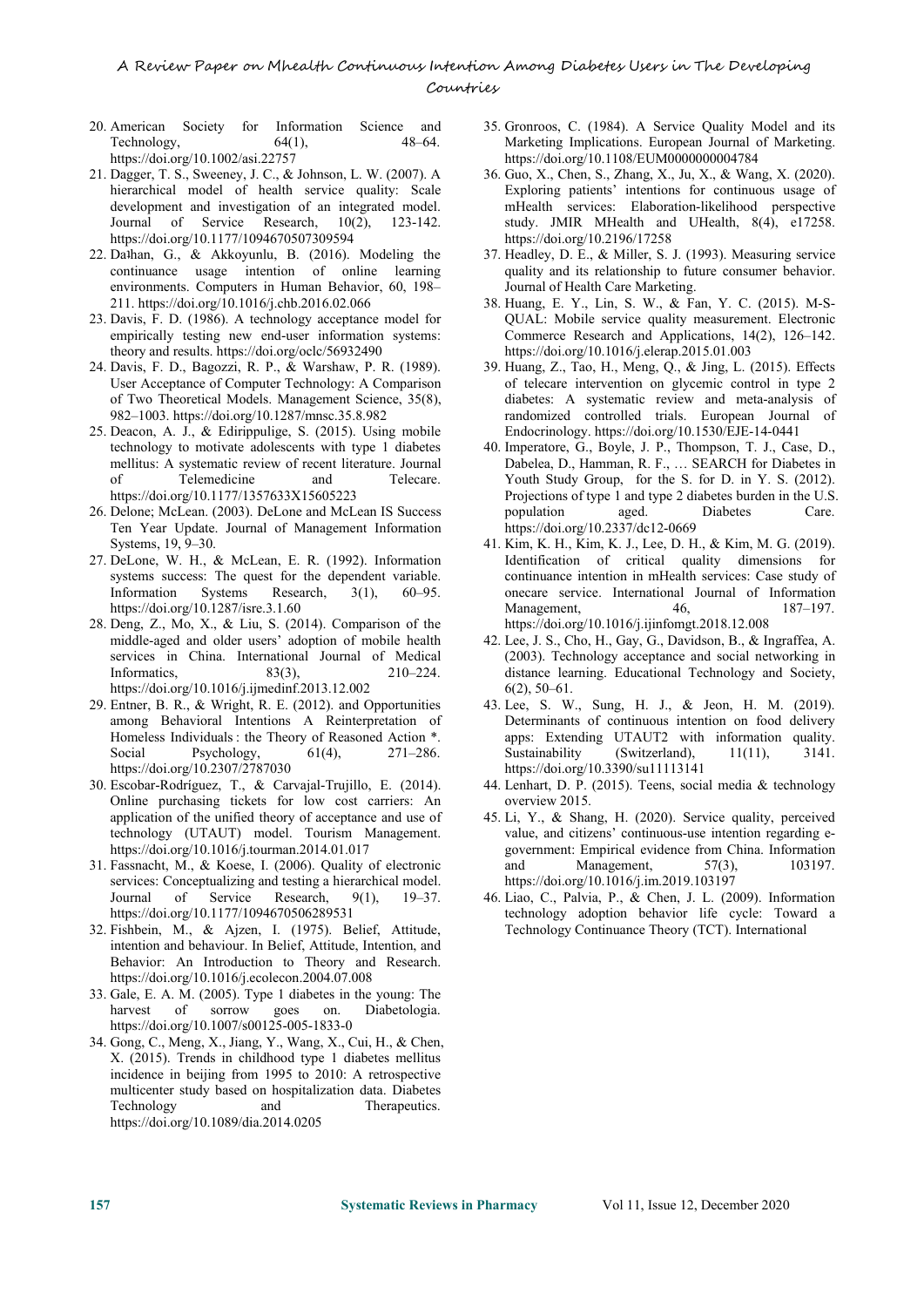Journal of Information Management, 29(4), 309–320. https://doi.org/10.1016/j.ijinfomgt.2009.03.004

- 47. Lin, X., Featherman, M., & Sarker, S. (2017). Understanding factors affecting users' social networking site continuance: A gender difference perspective. Information and Management, 54(3), 383–395. https://doi.org/10.1016/j.im.2016.09.004
- 48. Lu, H. P., & Gustafson, D. H. (1994). An empirical study of perceived usefulness and perceived ease of use on computerized support system use over time. International Journal of Information Management, 14(5), 317–329. https://doi.org/10.1016/0268-4012(94)90070-1
- 49. Lu, Y., Zhang, L., & Wang, B. (2009). A multidimensional and hierarchical model of mobile service quality. Electronic Commerce Research and Applications. https://doi.org/10.1016/j.elerap.2009.04.002 63. Parasuraman, A., Berry, L. L., & Zeithaml, V. A. (1991).
- 50. Lyles, C. R., Harris, L. T., Le, T., Flowers, J., Tufano, J., Britt, D., … Ralston, J. D. (2011). Qualitative evaluation of a mobile phone and web-based collaborative care intervention for patients with type 2 diabetes. Diabetes Technology and Therapeutics. https://doi.org/10.1089/dia.2010.0200
- 51. Lytle, R. S., & Mokwa, M. P. (1992). Evaluating health care quality: the moderating role of outcomes. Journal of Health Care Marketing.
- 52. Maahs, D. M., West, N. A., Lawrence, J. M., & Mayer- Davis, E. J. (2010). Epidemiology of type 1 diabetes. E-S-QU.<br>Endocrinology and Metabolism Clinics of North America. service Endocrinology and Metabolism Clinics of North America. https://doi.org/10.1016/j.ecl.2010.05.011
- 53. Mardiana, S., Tjakraatmadja, J. H., & Aprianingsih, A. (2015). DeLone-Mclean information system success model revisited: The separation of intention to Use - Use and the integration of technology acceptance models. International Journal of Economics and Financial Issues, 5(IS).
- 54. Marimon, F., Vidgen, R., Barnes, S., & Cristóbal, E. (2010). Purchasing behaviour in an online supermarket. International Journal of Market Research. https://doi.org/10.2501/S1470785310201089
- 55. Martins, J., Branco, F., Gonçalves, R., Au-Yong-Oliveira, M., Oliveira, T., Naranjo-Zolotov, M., & Cruz-Jesus, F. (2019). Assessing the success behind the use of education management information systems in higher education. Telematics and Informatics, 38, 182–193. https://doi.org/10.1016/j.tele.2018.10.001
- 56. Meigounpoory, M. R., Danehzan, I., & Student, M. A. (2014). Conceptualization of the Factors Affecting the Quality of Mobile Health Services of Active SMEs in Healthcare System Seyed Mojtaba Sajadi. International Journal of Management, Accounting and Economics International Journal of Management, Accounting and Economics International Journal of Management,
- Accounting and Economics.<br>57. Mittermayer, R., Huić, M., & Mestrović, J. (2010). [Quality of health care, accreditation, and health technology assessment in Croatia: role of agency for quality and accreditation in health]. Acta Medica Croatica : Casopis Hravatske Akademije Medicinskih Znanosti.
- 58. Motamarri, S., Akter, S., Ray, P., & Tseng, C. L. (2014). Distinguishing "mHealth" from other healthcare services in a developing country: A study from the service quality perspective. Communications of the Association for Information Systems.
- 59. Motiwalla, L. F., Albashrawi, M., & Kartal, H. B. (2019). Uncovering unobserved heterogeneity bias: Measuring mobile banking system success. International Journal of

Management, 49, 439–451. https://doi.org/10.1016/j.ijinfomgt.2019.07.005

- 60. Nabavi, A., Taghavi-Fard, M. T., Hanafizadeh, P., & Taghva, M. R. (2016). Information Technology Continuance Intention: A Systematic Literature Review. International Journal of E-Business Research, 12(1), 58– 95. https://doi.org/10.4018/IJEBR.2016010104
- 61. Oppong, E., Hinson, R. E., Adeola, O., Muritala, O., Kosiba, J. P., Oppong, E., … Adeola, O. (2018). Accessibility needs and challenges of a mHealth system for patients with dexterity impairments (Taylor & Francis; Vol. 12). https://doi.org/10.1080/14783363.2018.1541734
- 62. Parasuraman, A., & Berry, L. L. (2004). Parasuraman, A, Berry L, refinement and reassessment of the servqual scale.pdf. J. Retail.
- Refinement and reassessment of the SERVQUAL scale. Journal of Retailing.
- 64. Parasuraman, A., Valarie A., Z., & Leonard L., B. (1988). Servqual : A Multiple-Item Scale For Measuring Consumer Perc. Journal of Retailing.
- 65. Parasuraman, A., Zeithaml, V. A., & Berry, L. L. (1985). A Conceptual Model of Service Quality and Its Implications for Future Research. Journal of Marketing, 49(4), 41. https://doi.org/10.2307/1251430
- 66. Parasuraman, A., Zeithaml, V. A., & Malhotra, A. (2005). E-S-QUAL a multiple-item scale for assessing electronic quality. Journal of Service Research. https://doi.org/10.1177/1094670504271156
- 67. Patterson, C. C., Gyürüs, E., Rosenbauer, J., Cinek, O., Neu, A., Schober, E., … Soltész, G. (2012). Trends in childhood type 1 diabetes incidence in Europe during 1989-2008: Evidence of non-uniformity over time in rates of increase. Diabetologia. https://doi.org/10.1007/s00125- 012-2571-8
- 68. Petter, S., Delone, W., & McLean, E. R. (2013). Information systems success: The quest for the variables. Journal of Management<br>Systems,  $29(4)$ ,  $7-62$ . Information https://doi.org/10.2753/MIS0742-1222290401
- 69. Petter, S., & McLean, E. R. (2009). A meta-analytic assessment of the DeLone and McLean IS success model: An examination of IS success at the individual level. Information & Management, 46(3), 159–166. https://doi.org/10.1016/j.im.2008.12.006
- 70. Piette, J. D., Weinberger, M., McPhee, S. J., Mah, C. A., Kraemer, F. B., & Crapo, L. M. (2000). Do automated calls with nurse follow-up improve self-care and glycemic vulnerable patients with diabetes? American Journal of Medicine. https://doi.org/10.1016/S0002-9343(99)00298-3